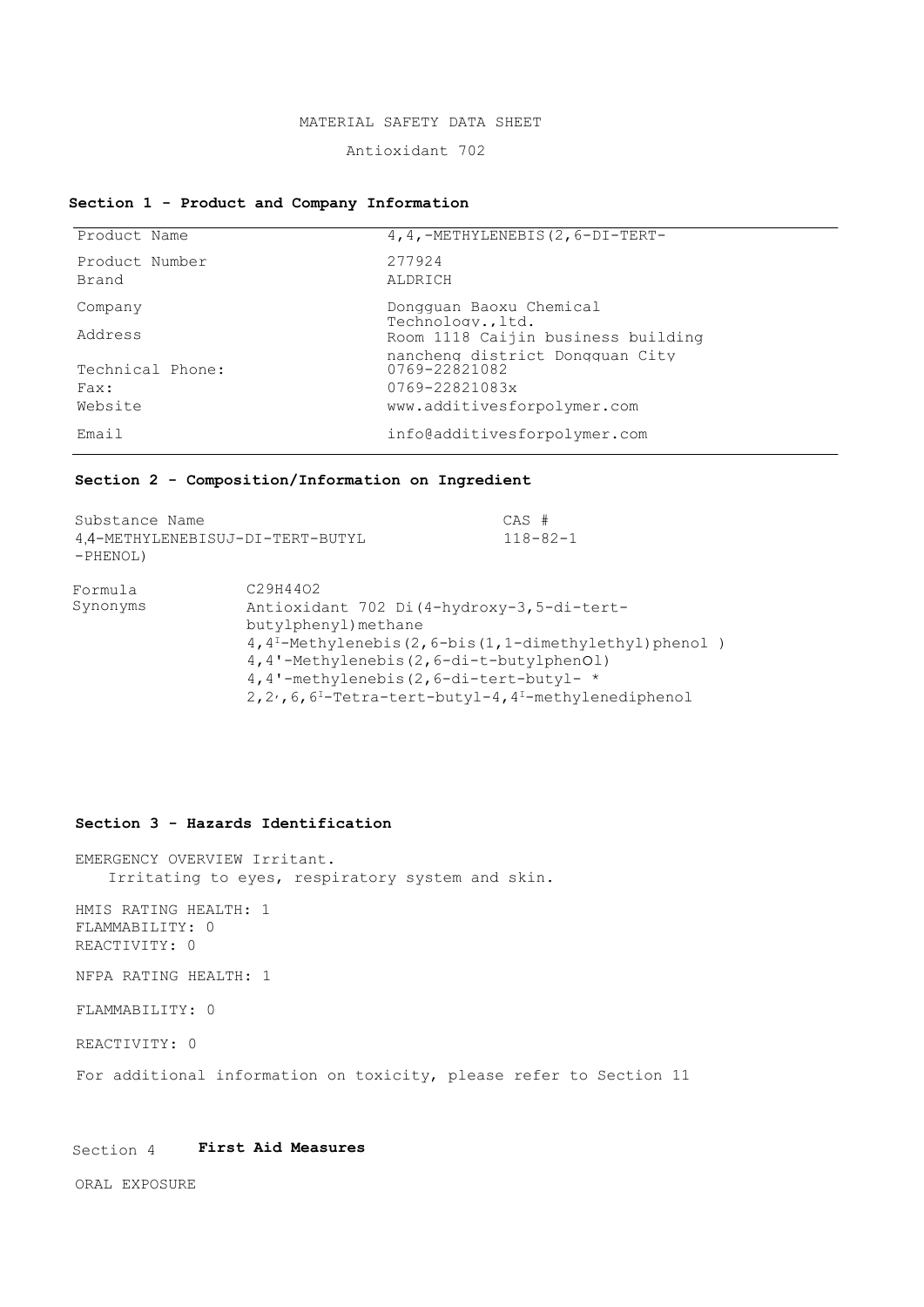If swallowed, wash out mouth with water provided person is conscious. Call a physician.

#### INHALATION EXPOSURE

If inhaled, remove to fresh air. If not breathing give artificial respiration. If breathing is difficult, give oxygen

DERMAL EXPOSURE

In case of contact, immediately wash skin with soap and copious amounts of water.

EYE EXPOSURE

In case of contact, immediately flush eyes with copious amounts of water for at least 15 minutes.

### **Section 5 - Fire Fighting Measures**

FLASH POINT N/A

AUTOIGNITION TEMP N/A

FLAMMABILITY N/A

EXTINGUISHING MEDIA Suitable: Water spray. appropriate foam.

FIREFIGHTING Protective Equipment:

Wear self-contained breathing apparatus and protective clothing to prevent contact with skin and eyes. Specific Hazard(s): Emits toxic fumes under fire conditions.

### **Section 6 - Accidental Release Measures**

PROCEDURE(S) OF PERSONAL PRECAUTION(S) Wear respirator, chemical safety goggles, rubber boots, and heavy rubber gloves.

METHODS FOR CLEANING UP Sweep up, place in a bag and hold for waste disposal. Avoid raising dust. Ventilate area and wash spill site after material pickup is complete.

# **Section 7 - Handling and Storage**

HANDLING

User Exposure: Do not breathe dust. Avoid contact with eyes, skin, and clothing. Avoid prolonged or repeated exposure.

STORAGE

Suitable: Keep tightly closed.

### **Section 8 - Exposure Controls / PPE**

ENGINEERING CONTROLS Safety shower and eye bath. Mechanical exhaust required.

PERSONAL PROTECTIVE EQUIPMENT Respiratory: Use respirators and components tested and approved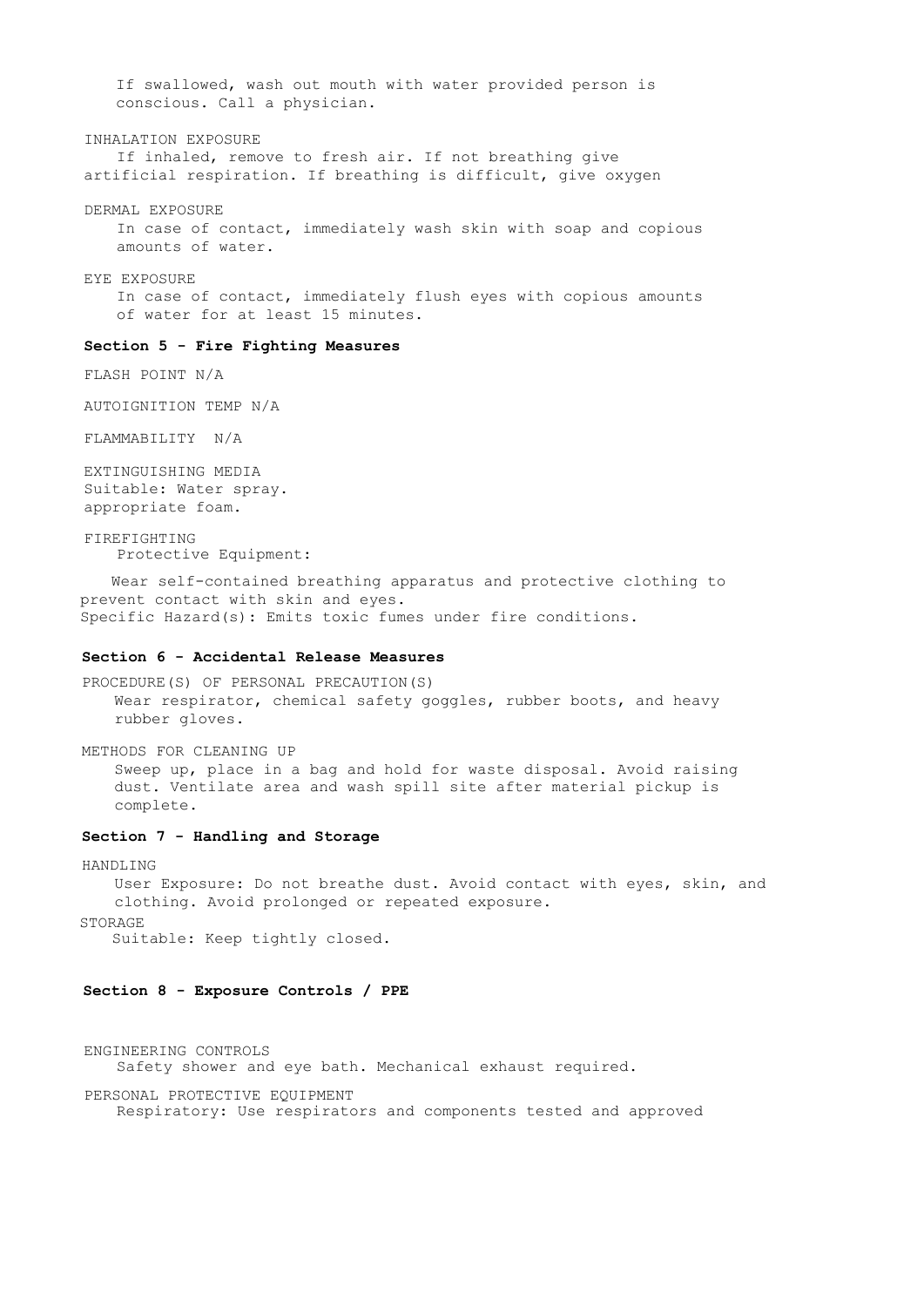under appropriate government standards such as NIOSH (US) or CEN (EU). Where risk assessment shows air-purifying respirators are appropriate use a dust mask type N95 (US) or type P1 (EN 143) respirator. Hand: Compatible chemical-resistant gloves. Eye: Chemical safety goggles.

GENERAL HYGIENE MEASURES Wash thoroughly after handling.

### **Section 9 - Physical/Chemical Properties**

| Appearance              | Color: Light yellow Form:<br>Fine crystals |                         |
|-------------------------|--------------------------------------------|-------------------------|
| Property                | Value At                                   | Temperature or Pressure |
| Molecular Weight        | 424.67 AMU                                 |                         |
| рH                      | N/A                                        |                         |
| BP/BP Range             | 289 °C 40                                  | mmHq                    |
| MP/MP Range             | 155 °C                                     |                         |
| Freezing Point          | N/A                                        |                         |
| Vapor Pressure          | N/A                                        |                         |
| Vapor Density           | N/A                                        |                         |
| Saturated Vapor Conc.   | N/A                                        |                         |
| SG/Density              | N/A                                        |                         |
| Bulk Density            | N/A                                        |                         |
| Odor Threshold          | N/A                                        |                         |
| Volatile%               | N/A                                        |                         |
| VOC Content             | N/A                                        |                         |
| Water Content           | N/A                                        |                         |
| Solvent Content         | N/A                                        |                         |
| Evaporation Rate        | N/A                                        |                         |
| Viscosity               | N/A                                        |                         |
| Surface Tension         | N/A                                        |                         |
| Partition Coefficient   | N/A                                        |                         |
| Decomposition Temp.     | N/A                                        |                         |
| Flash Point             | N/A                                        |                         |
| Explosion Limits        | N/A                                        |                         |
| Flammability            | N/A                                        |                         |
| Autoignition Temp       | N/A                                        |                         |
| Refractive Index        | N/A                                        |                         |
| Optical Rotation        | N/A                                        |                         |
| Miscellaneous Data      | N/A                                        |                         |
| Solubility              | N/A                                        |                         |
| $M/\pi = m + m + 1 - h$ |                                            |                         |

 $N/A$  = not available

### **Section 10 - Stability and Reactivity**

STABILITY Stable: Stable. Materials to Avoid: Strong oxidizing agents. HAZARDOUS DECOMPOSITION PRODUCTS Hazardous Decomposition Products: Carbon monoxide, Carbon dioxide.

HAZARDOUS POLYMERIZATION Hazardous Polymerization: Will not occur

### **Section 11 - Toxicological Information**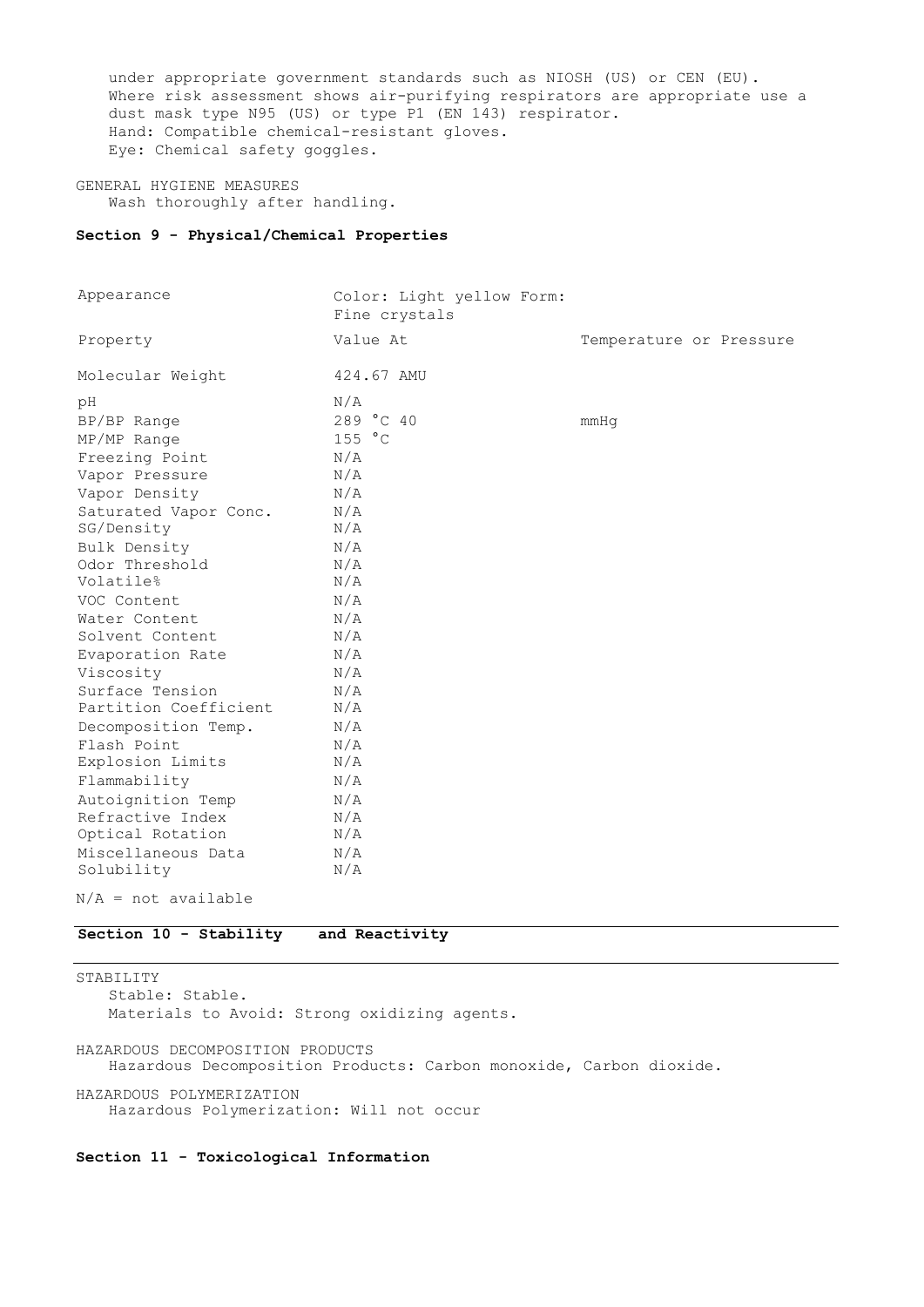ROUTE OF EXPOSURE Skin Contact: Causes skin irritation. Skin Absorption: May be harmful if absorbed through the skin. Eye Contact: Causes eye irritation. Inhalation: May be harmful if inhaled. Material is irritating to mucous membranes and upper respiratory tract. Ingestion: May be harmful if swallowed. SIGNS AND SYMPTOMS OF EXPOSURE To the best of our knowledge, the chemical, physical, and toxicological properties have not been thoroughly investigated. TOXICITY DATA Oral  $R = +$ > 24000 mg/kg  $T.D5$   $\Omega$ Skin Rat > 2000 mg/kg LD5 0 Skin Rabbit > 1400 mg/kg LD5 0 **Section 12 - Ecological Information**

No data available.

### **Section 13 - Disposal Considerations**

APPROPRIATE METHOD OF DISPOSAL OF SUBSTANCE OR PREPARATION Contact a licensed professional waste disposal service to dispose of this material. Dissolve or mix the material with a combustible solvent and burn in a chemical incinerator equipped with an afterburner and scrubber. Observe all federal, state, and local environmental regulations.

#### **Section 14 - Transport Information**

DOT

Proper Shipping Name: None Non-Hazardous for Transport: This substance is considered to be nonhazardous for transport.

IATA

Non-Hazardous for Air Transport: Non-hazardous for air transport.

### **Section 15 - Regulatory Information**

EU ADDITIONAL CLASSIFICATION Symbol of Danger: Xi Indication of Danger: Irritant. R: 36/37/38 Risk Statements: Irritating to eyes, respiratory system and skin. S: 26- 36 Safety Statements: In case of contact with eyes, rinse